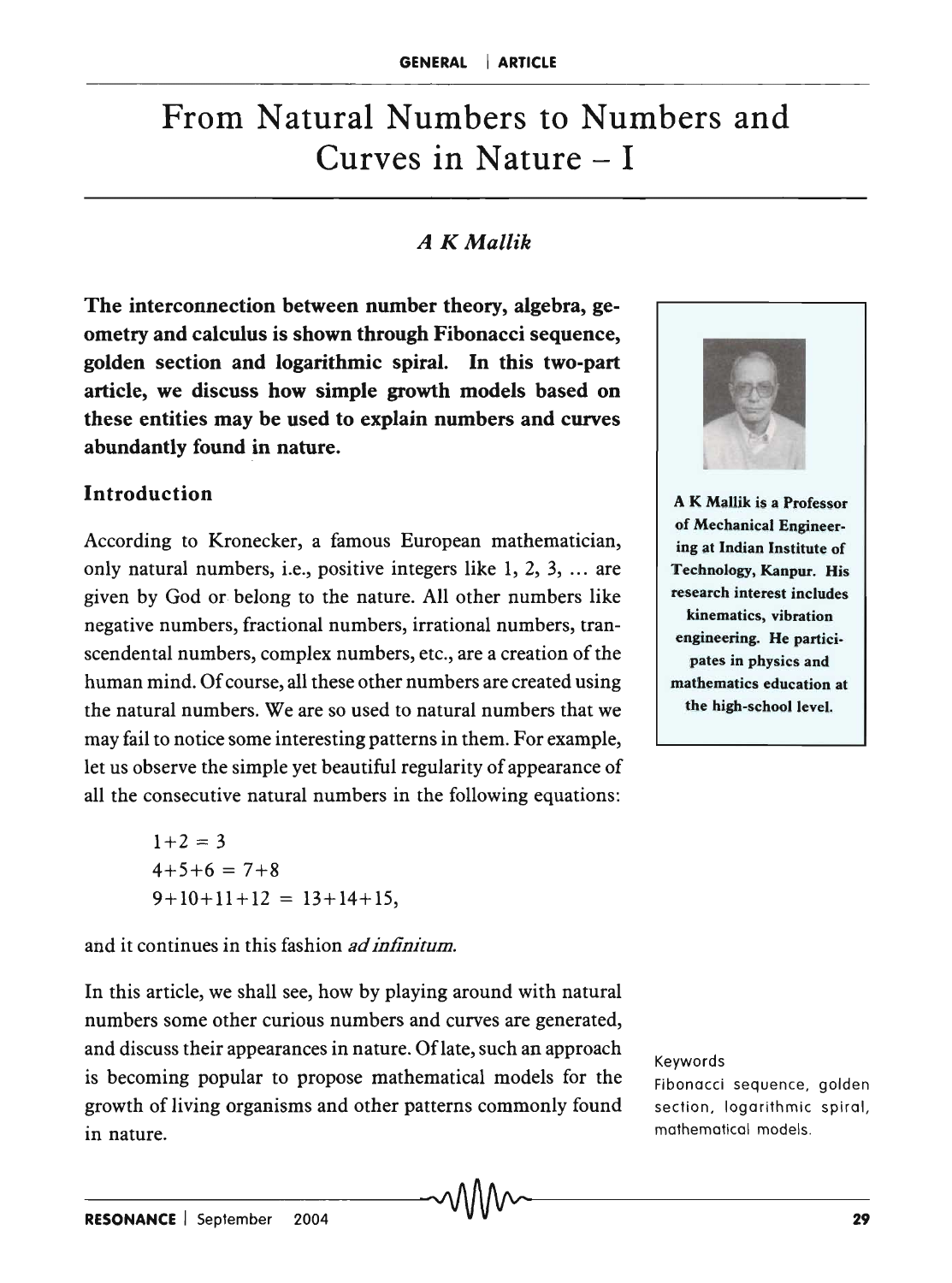#### **Fibonacci Sequence**

In 1202, Italian mathematician Leonardo of Pisa, nicknamed Filius Bonacci or Fibonacci, used the natural numbers to construct the following sequence

$$
1, 1, 2, 3, 5, 8, 13, 21, 34, 55, \dots
$$
 (A)

In this sequence, called the Fibonacci sequence, each number (from the third onwards) is the sum of its immediate two predecessors. Incidentally, Fibonacci is also credited with the exposition of Hindu-Arabic numerals to Europe through his book *LiberAbaci* 

The ratios of two consecutive numbers in the Fibonacci sequence are seen to generate the following sequence:

$$
1, 0.5, 0.666..., 0.6, 0.625, 0.615..., 0.619..., 0.61818.. (B)
$$

This sequence is seen to be alternating in magnitude but converging. We may write the Fibonacci sequence as

$$
F_1 = 1, F_2 = 1, F_n = F_{n-1} + F_{n-2} \text{ for } n \ge 3.
$$

Thus for  $n \ge 3$ ,  $\frac{F_n}{F_n} = 1 + \frac{F_{n-2}}{F_n}$ .  $F_{n-1}$   $F_{n-1}$ (1)

As 
$$
n \to \infty
$$
, let  $\lim \frac{F_n}{F_{n+1}} \to \varphi$ . So from (1)  
\n
$$
\frac{1}{\varphi} = 1 + \varphi \quad \text{or,}
$$
\n
$$
\varphi^2 + \varphi - 1 = 0.
$$
\n(2)

Taking only the physically meaningful root,

$$
\varphi = \frac{\sqrt{5} - 1}{2} = 0.618034 \dots
$$
 (3)

Note that  $\varphi$  is independent of  $F_1$  and  $F_2$ . Some easy to prove but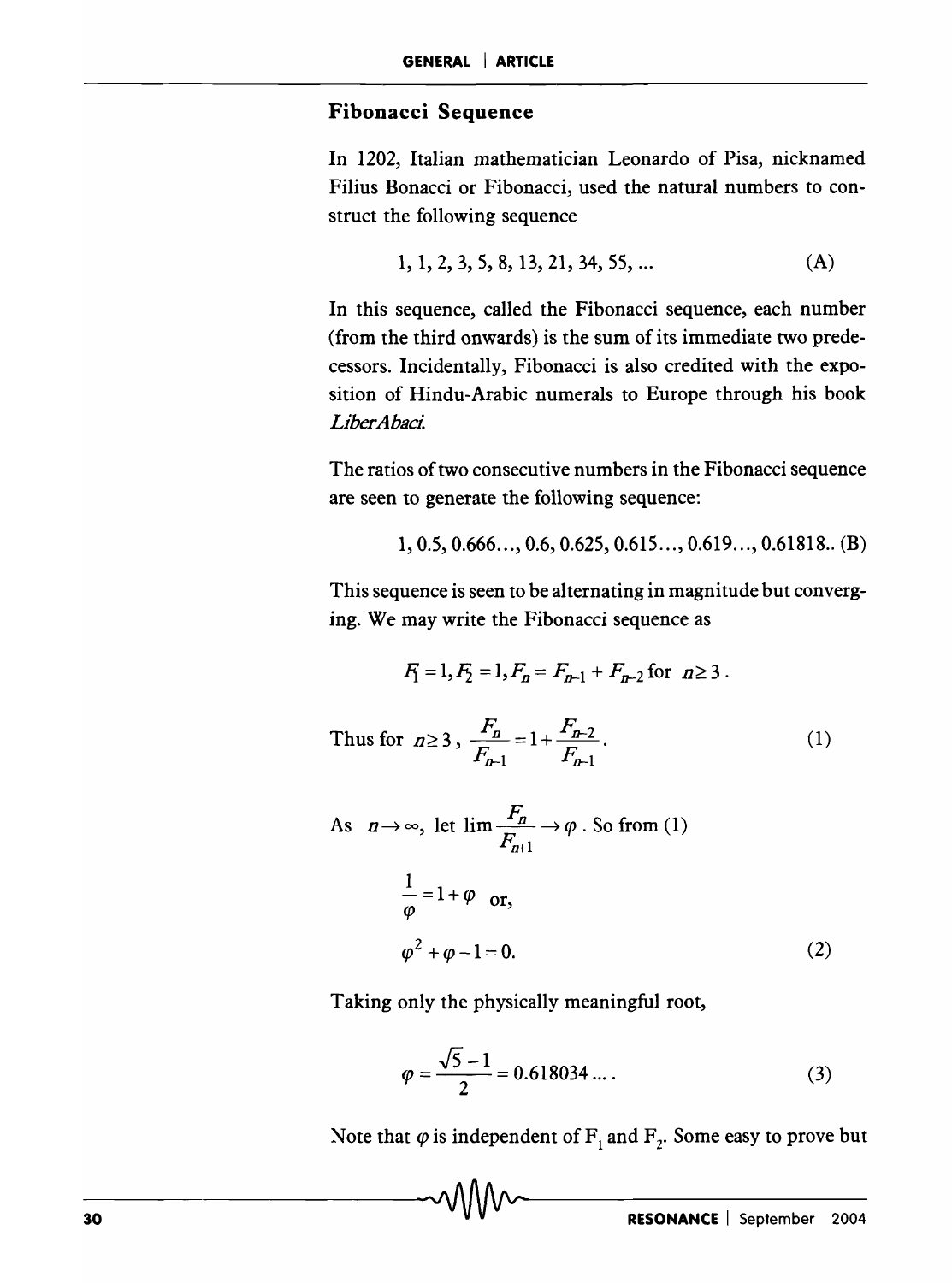$$
Box 1.
$$
  
\n
$$
F_1 + F_2 + F_3 + \dots + F_n = F_{n+2} - 1.
$$
  
\n
$$
F_1 + F_3 + F_5 + \dots + F_{2n-1} = F_{2n}.
$$
  
\n
$$
F_1^2 + F_2^2 + F_3^2 + \dots + F_n^2 = F_n F_{n+1}.
$$
  
\n
$$
\frac{1}{F_1 F_3} + \frac{1}{F_2 F_4} + \frac{1}{F_3 F_5} + \dots + F_n^2 F_{n+1}.
$$

usefu B O l l identities involving the Fibonacci sequence are given in  $\begin{array}{c|c}\n\hline\n\phi & 1-\phi \\
\hline\nA & C & B\n\end{array}$ 

The sequence of the ratio of two successive numbers in the  $\epsilon$  tion. Fibonacci sequence converges to a very special (as we shall see) irrational, fractional number which was well known to the early Greek mathematicians as 'Golden Section'. To the Greeks, who were predominantly geometers, this Golden Section was a harmonious, almost mystical, constant of nature. To interpret the Golden Section geometrically, we consider a line AB of unit length *(Figure* la). Let G be a point on and inside AB, such that

$$
(AB/AC) = (AC/BC).
$$
 If AC =  $\varphi$ , then  
\n
$$
\frac{1}{\varphi} = \frac{\varphi}{1-\varphi},
$$
\nor  $\varphi^2 + \varphi - 1 = 0$ .

Figure 1b. Geometric determination of Golden Section.

This is the same as equation (2). Figure 1b explains how the point 
$$
\frac{dy}{dx} = f(x)
$$
.

C is obtained geometrically. In this figure AB = 1,  
BD (perpendicular to AB) = 
$$
\frac{1}{2}
$$
, DE = DB and AC = AE.

The reciprocal of Golden Section is  $\psi = 1/\varphi = \frac{\sqrt{5} + 1}{2}$ . It may be noted that

$$
\psi = 1/\varphi = 1 + \varphi = \varphi / (1 - \varphi). \tag{4}
$$

$$
\begin{array}{|c|c|} \hline \varphi & 1-\phi \\ \hline A & C & B \\ \hline \end{array}
$$



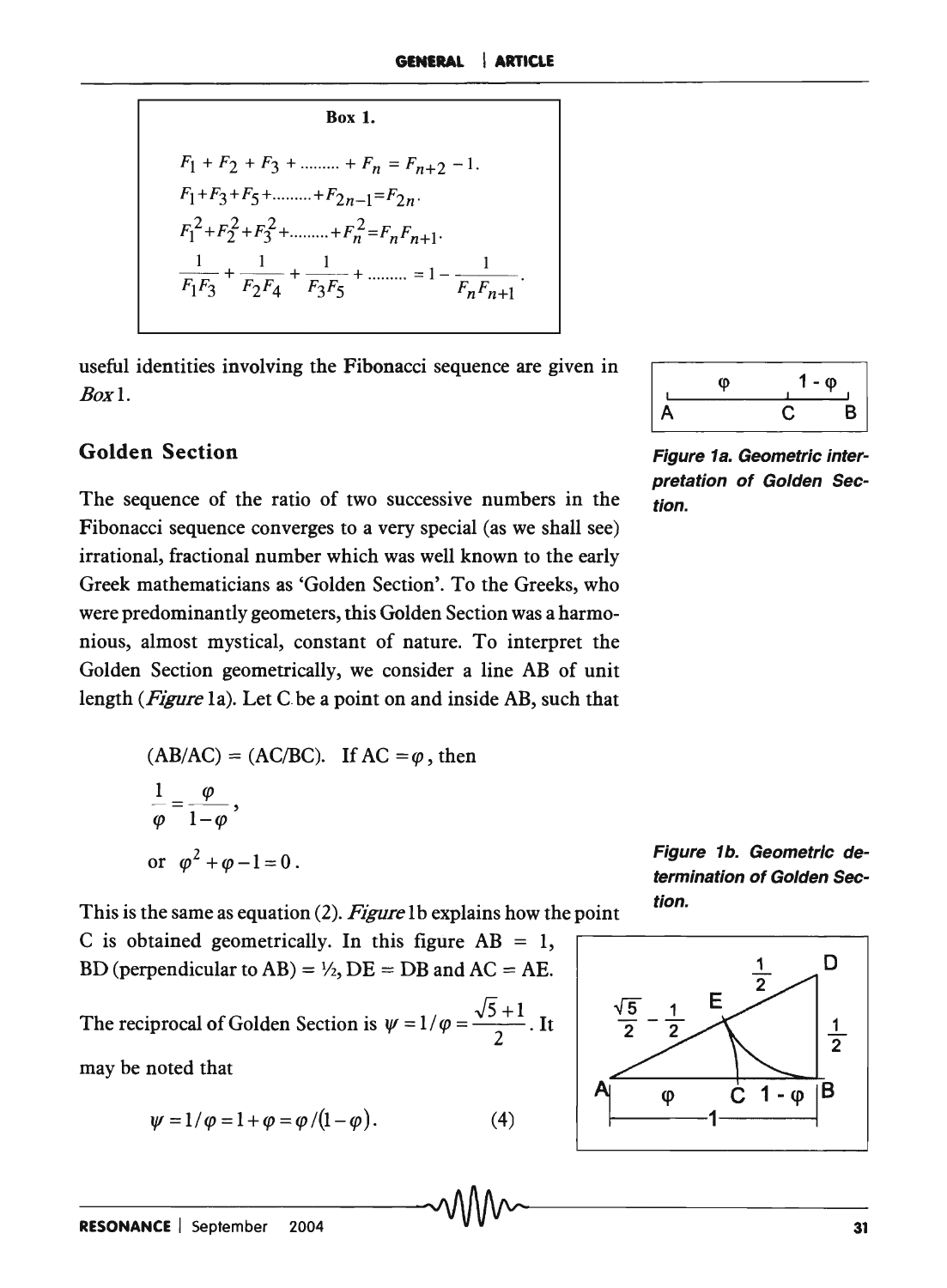#### Box 2.

Let the integer part be *n* and the fractional part be *m,* then

$$
\frac{n+m}{n} = \frac{n}{m}.
$$
 This implies  

$$
m^2 + mn - n^2 = 0, i.e.
$$

$$
m = (\sqrt{5} - 1)\frac{n}{2}.
$$

Since *m* is a fraction,  $n = 1$ , therefore the number  $m + n = \frac{\sqrt{5}+1}{2}$ 2

> It is easy to show that  $\psi$  is the only number for which the number, its integer part and its fractional part are in geometrical progression. (See *Box* 2).

Using the values of

$$
\sin 36^\circ \left( = \sqrt{\frac{10 - 2\sqrt{5}}{4}} \right) \text{ and } \sin 72^\circ \left( = \sqrt{\frac{10 + 2\sqrt{5}}{4}} \right), \text{ it is easy to}
$$

show that the ratio of the side to the diagonal of a regular pentagon is also equal to the Golden Section (see *Figure2).* Furthermore, in this figure it can be shown that,  $(AQ/AD) = (QD/AQ) = \varphi$ .

Golden Section, being an irrational number, can be expressed as an infinitely continued fraction as shown below:

**Figure 2. Golden Section in** regular pentagon.



$$
\varphi = \frac{1}{1 + \frac{1}{1 + \frac{1}{1 + \frac{1}{1 + \dots}}}}.
$$
\n(5)

Terminating this infinitely continued fraction at successive steps we generate exactly the sequence (B) which converges ultimately to the Golden Section. Also remembering that a continued fraction never ceases, (5) can be rewritten as  $\varphi = (1/(1 + \varphi))$ , which defines the Golden Section as seen earlier. It is interesting to note that the reciprocal of Golden Section can also be expressed as an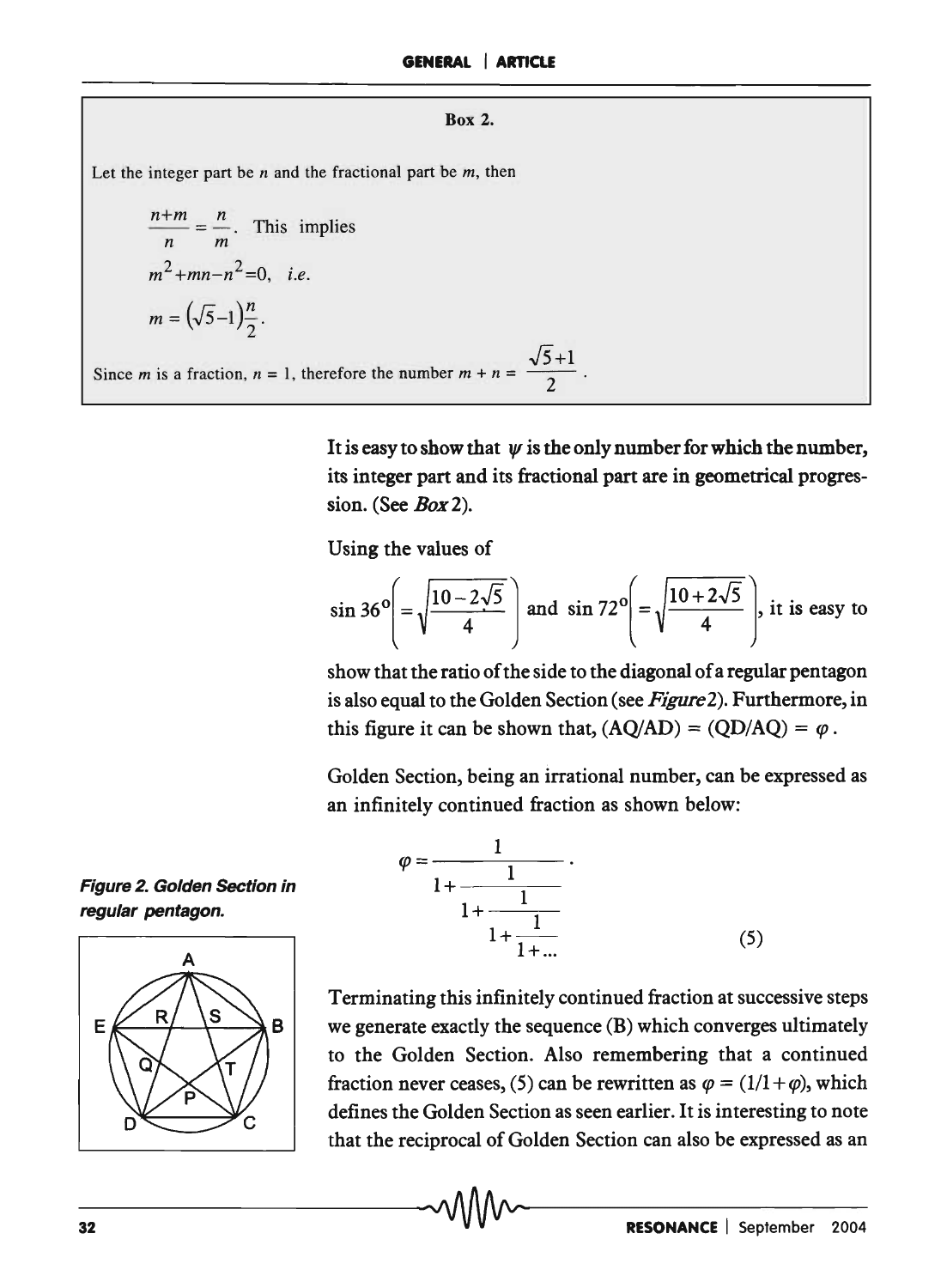infinite series using only the digit 1 as

$$
\psi=1/\varphi=\sqrt{1+\sqrt{1+\sqrt{1+\sqrt{1+\dots}}}}
$$

At this stage it is worthwhile to note the continued fraction representations of some other fractional irrational numbers as shown below.



Looking at these continued fraction expressions, one suspects that the Golden Section enjoys a special status, employing only the digit 1, even among the irrational fractional numbers. Number theorists call it the 'worst' irrational fraction, implying that it is most badly 'approximable' by a rational number. This approximation is carried out by truncating the continued fraction. One can easily verify that at every step this approximation is worst for the Golden Section amongst the four irrational fractions mentioned above.



### **Golden Angle**

One can easily extend the concept of Golden Section to a unit circle instead of a straight line of unit length. This is shown in *Figure* 3. The Golden Angle is defined as the smaller angle  $\theta$ , where,

$$
\frac{360^{\circ}}{360^{\circ}-\theta} = \frac{360^{\circ}-\theta}{\theta}
$$

A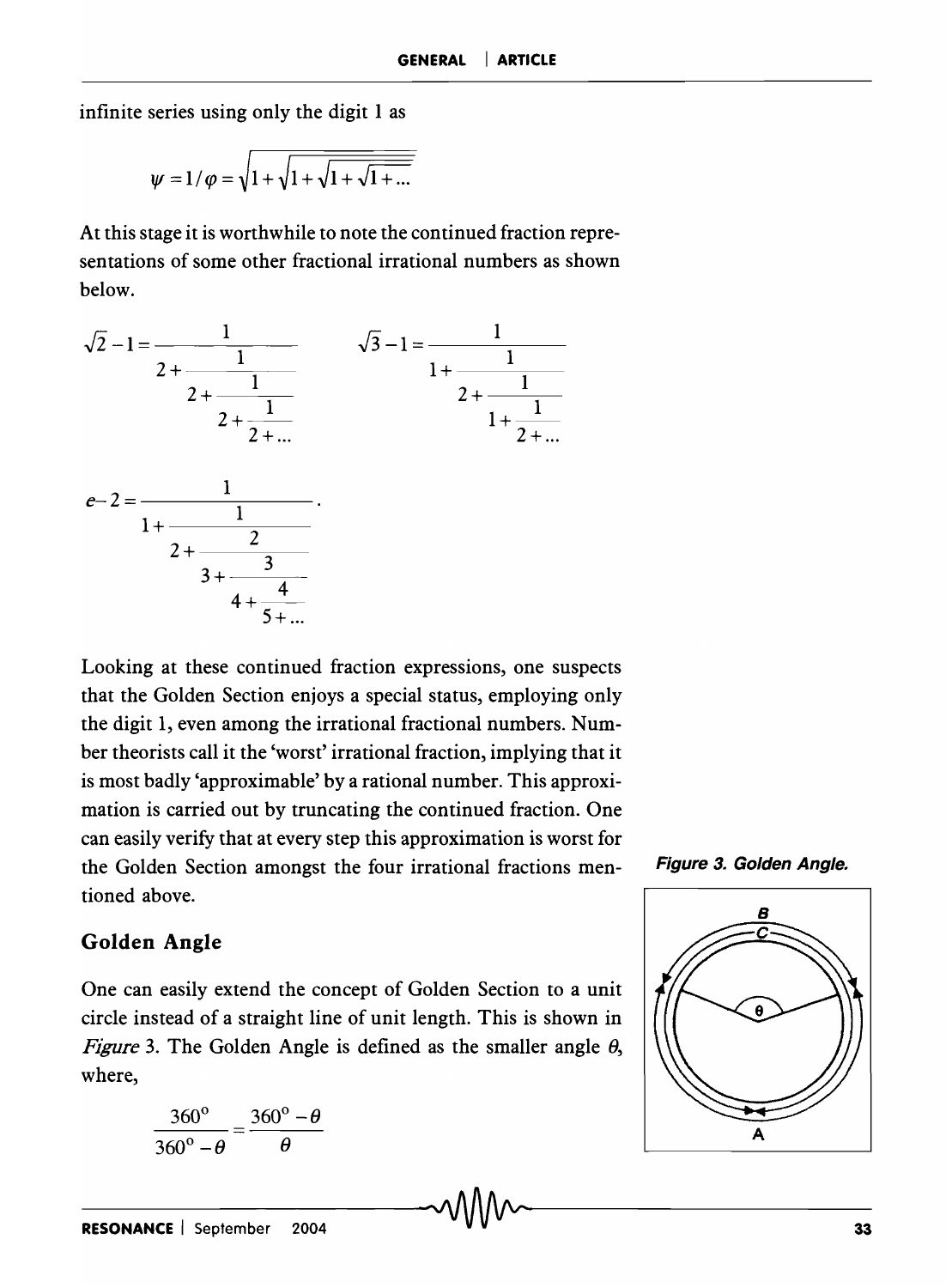

or, 
$$
\theta \approx 137.5^0 = [(1 - \varphi)360^\circ].
$$
 (6)

#### Golden Rectangle

Let us now define a Golden Rectangle ABDC of sides of length having the ratio  $1:1+\varphi$ *(Figure* 4). If this rectangle is subdivided  $1 \cdot \varphi$  into a square of unit side (AFEC), then the remaining rectangle FBDE is also a Golden Rectangle (reduced in scale and rotated through a right angle). This process can be

Figure 4. Golden Rectangle continued indefinitely to generate similar figures with a reducand its nesting. tion in the scale at every step by a factor  $\varphi$ . The continued similarity implies that diagonals AD and BE serve also as diagonals of all the nested rectangles of the same orientation (i.e., rotated through 180°) as seen in *Figure* 4. The point (denoted by o in *Figure* 4) of intersection of AD and BE is the limit point or pole around which all the figures are nested.

#### Golden Spiral

A very remarkable curve can be drawn using these nested Golden Rectangles as shown in *Figure* 5. This curve passes through the points C, F, H, ... of *Figure* 4. These points divide the longer sides of the Golden Rectangles in the Golden Section. Of course, as will be seen later, a similar curve could have also been drawn through three successive corners of each Golden Rectangle. From the similarity of the nested rectangles, it is not hard to see that the curve remains similar everywhere but for its size.

Figure 5. Golden Spiral (Ieft-



handed) in a set of nested With the limit point  $O(Figure 4)$  as the origin, the equation of Golden Rectangles. the curve in polar coordinates is of the form

$$
r = e^{a\theta} \tag{7}
$$

Since the curve intersects any radial reference line infinite times, one can define  $r=1$  at  $\theta = 0$  arbitrarily, with  $\theta$  going from  $-\infty$  (at the origin) to  $\infty$ . As the value of  $\theta$ (measured in the counterclockwise direction) increases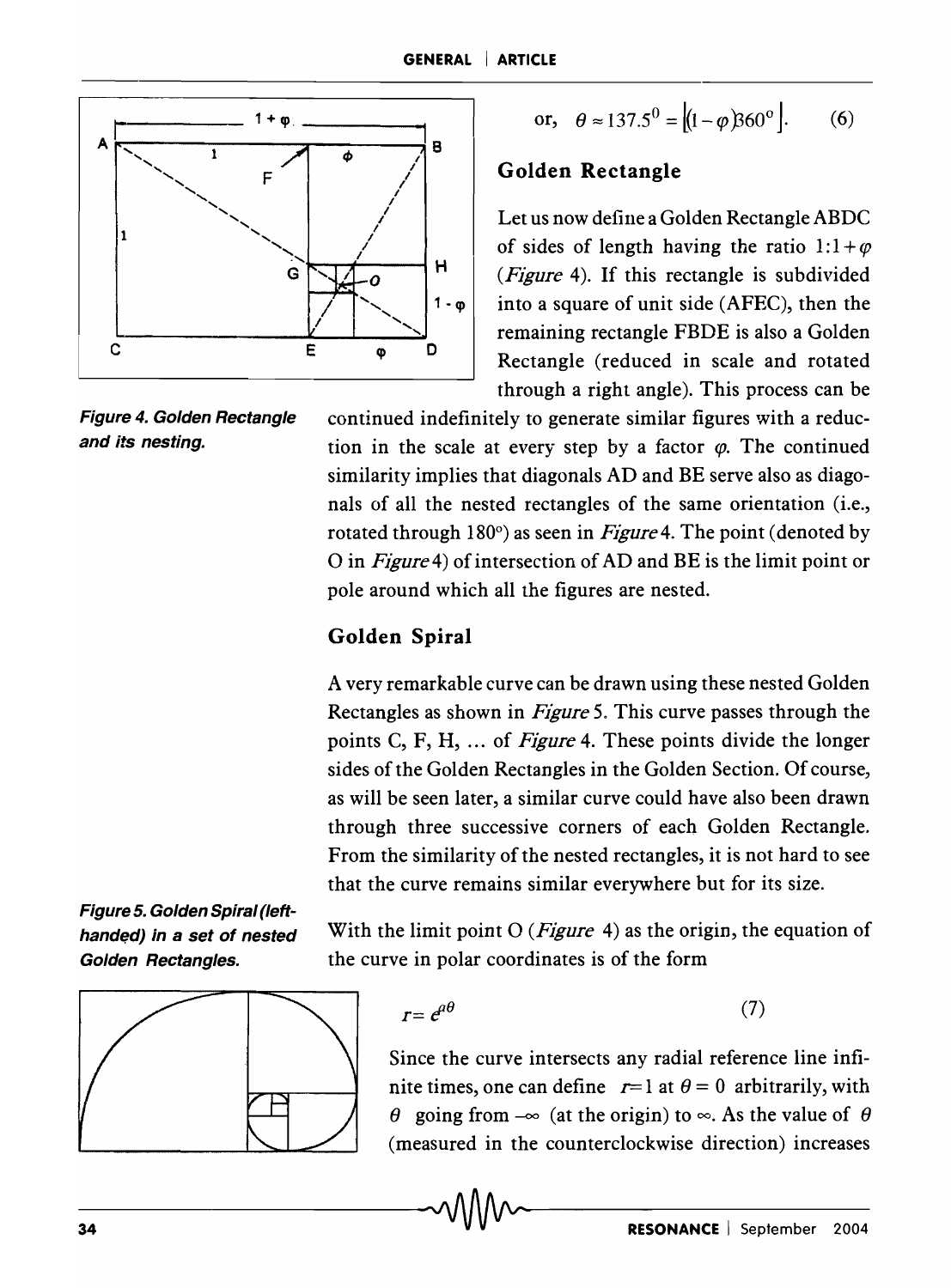

Figure 6. Golden Spiral (right-handed) circumscribing a set of nested Golden Rectangles.

by  $\pi/2$ , the curve (also the value of *r*) expands by a factor  $1/\varphi \left( = \frac{\sqrt{5}+1}{2} \right)$ . So the value of  $a = \frac{2}{\pi} \ln \frac{\sqrt{5}+1}{2}$  defines the value

of the exponential growth rate with rotation. The curve spiralling out in the counterclockwise direction, as shown in *Figure* 5 with the positive value of *a* mentioned above, is called a lefthand spiral. *Figure* 6 shows a right-hand spiral with

$$
a = -\frac{2}{\pi} \ln \frac{\sqrt{5} + 1}{2}
$$
. Notice that the nesting of the Golden

rectangles in *Figures* 5 and 6 are carried out in opposite directions. In *Figure* 6, the spiral is drawn through three successive corners of each Golden Rectangle (as mentioned earlier) and circumscribes the set of nested rectangles.

# Logarithmic Spiral

The spiral of the form  $r = e^{i\theta}$ , studied extensively by mathematician Jakob Bernoulli, is called an equiangular or logarithmic spiral,  $\gamma > 0$  indicates a left hand spiral  $\gamma$  < 0 a right hand spiral and  $\gamma$  = 0 refers to a unit circle. Some remarkable properties of this logarithmic spiral are mentioned here.

(i) At all points on the curve, the radius vector OP makes an equal angle  $\alpha$  to the curve (i.e., to the tangent to the curve at P) and hence the name *equiangular* spiral. It can be readily



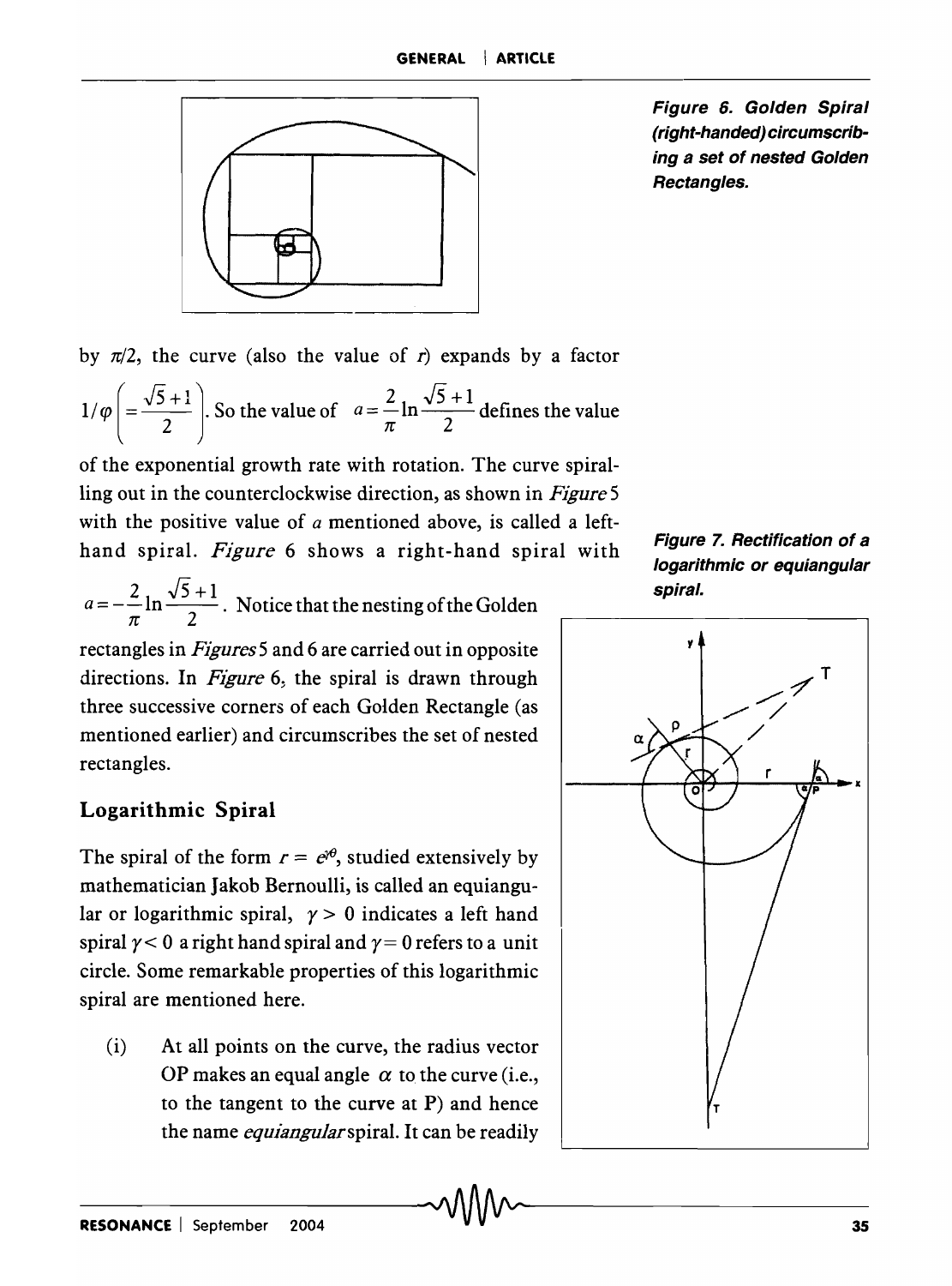#### Box 3.

(i) The property of equiangularity can be proved by the conformal (angle preserving) property of the mapping by the analytic function  $w=e^z$  for the complex variable *z*. If  $z = x + iy$ , then  $w = u + iv = R$  (cos  $\Phi$  + *i* sin  $\Phi$ ) with  $R = e^x$  and  $\Phi = y$ . So  $y = constant$ , i.e., lines parallel to the x-axis are mapped into  $\Phi$ = constant, i.e., radial lines in the  $u-v$  plane. The line, passing through the origin and making an angle  $\alpha$ to the x-axis in the x-y plane, i.e., with the equation  $y = (\tan \alpha)x$ , is mapped on to the logarithmic spiral  $R = e^{(\Phi/\tan \alpha)}$ . Thus by the conformal property of the transformation the radial lines makes equal angle  $\alpha$ to the logarithmic spiral  $R = e^{(\Phi/\tan \alpha)}$  at every point. For the curve  $R = e^{\gamma\theta}$ , cot  $\alpha = \gamma$ .

(i) In polar coordiantes  $(r, \theta)$ , the radius of curvature

$$
\rho = \frac{\left[r^2 + \left(\frac{dr}{d\theta}\right)^2\right]^{3/2}}{r^2 + 2\left(\frac{dr}{d\theta}\right)^2 - r\frac{d^2r}{d\theta^2}}
$$

For  $R = e^{\gamma\theta}$ ,  $\rho = \sqrt{1 + \gamma^2} e^{\gamma\theta}$ . So the radius of curvature subtends a right angle at the pole and the equation of the evolute comes out as  $r = \gamma e^{-(\gamma \pi)/2} e^{\gamma \theta}$ .

(iii) 
$$
s = \int ds = \int \sqrt{(dr)^2 + (rd\theta)^2} = \int_{-\infty}^{\theta} \sqrt{\left(\frac{dr}{d\theta}\right)^2 + r^2} d\theta
$$
. For  $r = e^{\gamma\theta}$   

$$
s = \frac{\sqrt{1 + \gamma^2}}{\gamma} e^{\gamma\theta} = r / (\cos \alpha), \text{ since } \gamma = \cot \alpha.
$$

In 1645, Evangelista Torricelli obtained this result without using integral calculus, which was yet to arrive!

seen that  $\tan \alpha = r \frac{d\theta}{dr} = 1/\gamma$ , i.e.,  $\alpha = \cot^{-1} \gamma$  is a constant (independent of the point P). For another approach to obtain the same result see *Box 3.* 

(ii) The evolute of a logarithmic spiral is also a logarithmic spiral. This implies that the locus of the centre of